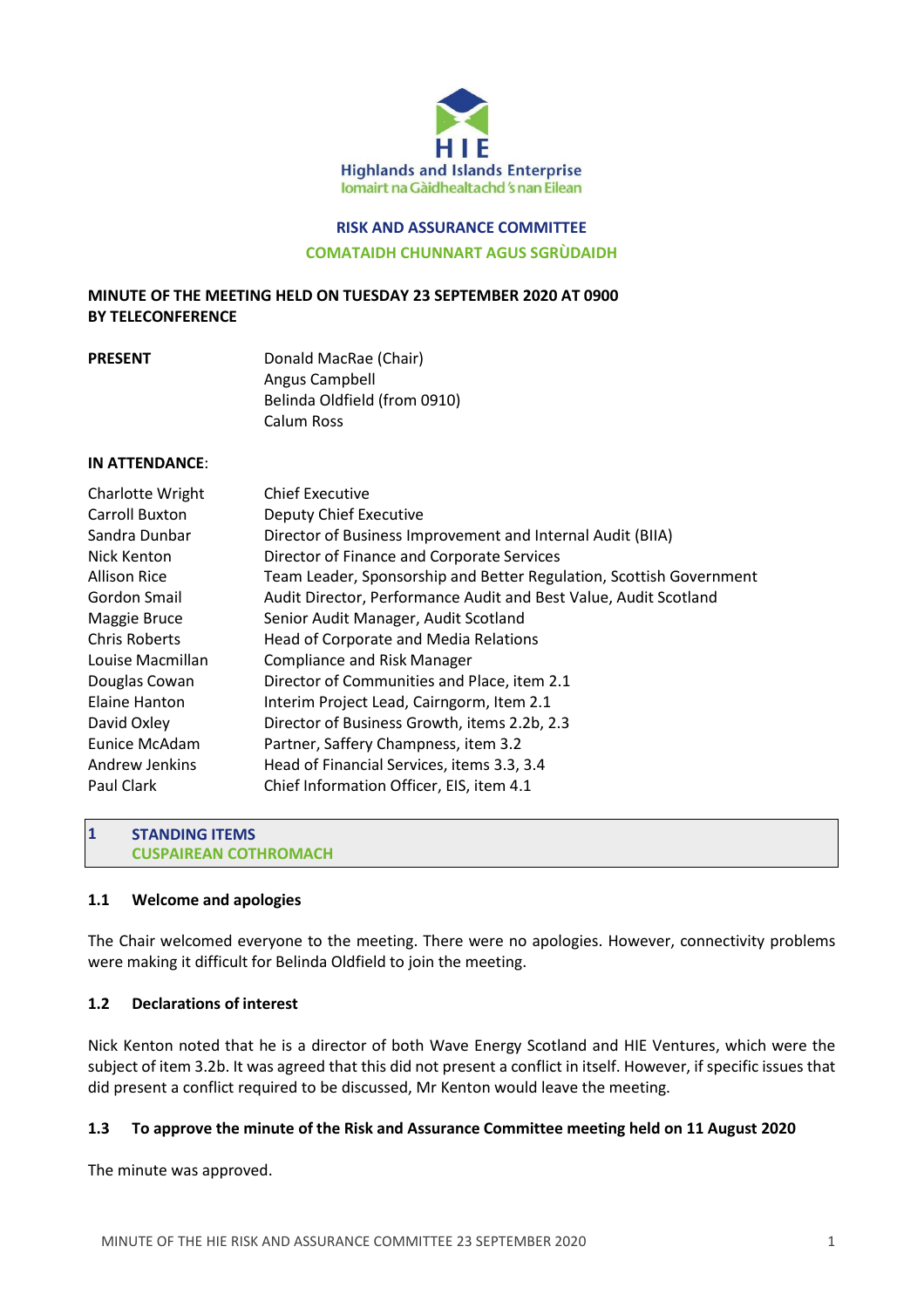## **1.4 Matters arising from the Risk and Assurance Committee minute and action note from the meeting of 11 August 2020**

Updates were provided on four matters arising from the minute of the Risk and Assurance Committee:

## **1.4a Wave Energy Scotland**

The Chair asked if progress had been made regarding future budget provision for Wave Energy Scotland from the Scottish Government. The Director of Finance and Corporate Services noted that a business plan for WES has been provided to the government and the WES Managing Director was in dialogue with the government Energy Team. Scottish Government had responded positively and, as a result, HIE Leadership Team and WES Directors considered this assurance to be reasonable.

*Belinda Oldfield joined the meeting at 0910.*

## **1.4b Orkney Research and Innovation Campus (ORIC)**

The Chief Executive confirmed that a meeting was planned with representatives of ORIC and Orkney Islands Council to clarify the roles of the partners and within the organisation itself. It was agreed that the Committee would be informed of the outcome of this meeting.

## **1.4c Assurance plan**

The Director of Business Improvement and Internal Audit confirmed that a review of the budget setting process had been added to the HIE assurance plan.

## **1.4d EIS Partnership Board**

The Director of Finance and Corporate Services reported that EY had, as planned, presented a service transition report to the EIS Partnership Board, following which individual meetings had been held with each of the partner organisations involved in the present shared services arrangement through which EIS provides a range of information services and support. The Chair asked for progress to be reported to the next meeting of the Committee.

## **1.5 Matters arising from the HIE Board meeting held on 25 August 2020**

There were no matters arising from the HIE Board meeting on 25 August that would not be covered by items on today's agenda.

#### **CURRENT AND EMERGING ISSUES CÙISEAN LÀITHEIL 2**

## **2.1 Cairngorm Mountain update**

## *Douglas Cowan and Elaine Hanton joined the meeting.*

The Director of Business Improvement and Internal Audit (BIIA) reported that, following Board endorsement of the Cairngorm Mountain full business case on 25 August 2020, and some refinements to wording, HIE had received written confirmation from the Scottish Government that it had approved the business case and funding. This would cover the next phase of activity at Cairngorm Mountain, including funicular solution; operating company funding, and other associated high priority capital investments.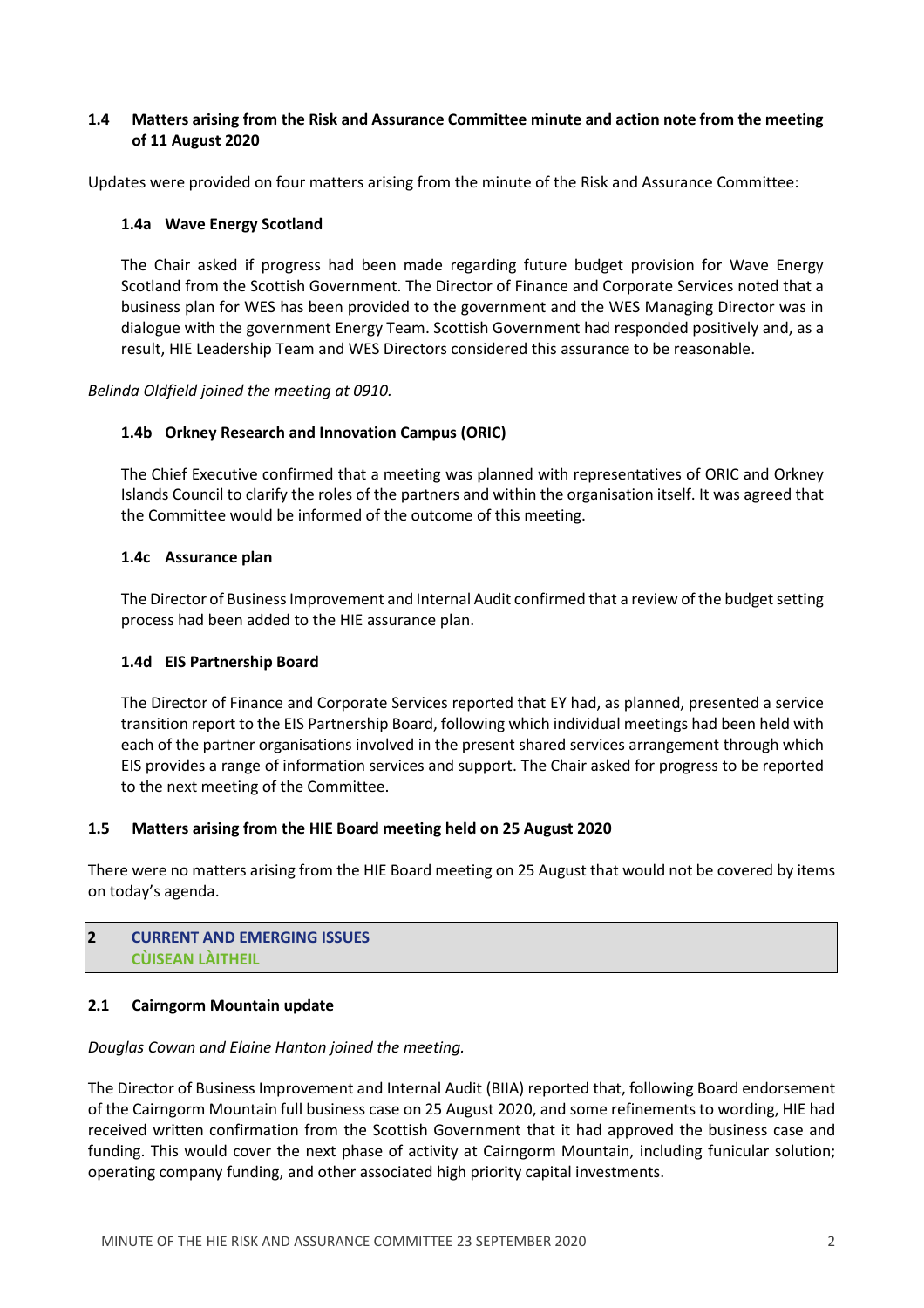On capital costs, it had been agreed that HIE would contribute the £8.5m proceeds from the sale of the Centre for Health Science and an annual spend of £300,000, while the Scottish Government would provide £10.16m as additional CDEL/grant-in-aid. On revenue costs, it was noted that the business case included a range with a maximum requirement for 2020-21 of £3m, and that HIE was currently liaising with the Scottish Government and had secured in principle funding. Regular updates would be provided to the Risk and Assurance Committee and the HIE Board. Confirmation had also been received that the Scottish Government would provide in principle cover for revenue funding for 2021-22 and beyond, subject to future budget prioritisation.

The Director of BIIA confirmed that HIE was therefore in a position to provide funding assurance to operating company Cairngorm Mountain (Scotland) Ltd, which is a subsidiary of HIE, and that this had been agreed by Leadership Team, once the reinstatement contract had been concluded.

The Director of Communities and Place provided an update on contractual negotiations with Balfour Beatty, who had been appointed through the Scape framework as contractor for the funicular reinstatement works. While some issues had required detailed discussion to achieve resolution, good progress had been made and the director was confident a successful conclusion would be reached shortly.

## *Paragraph withheld as disclosure at this time could harm the effective conduct of public affairs*

In discussion, the Committee noted that the Scottish Government's annual comprehensive spending review was yet to take place, and were satisfied that the level of assurance provided by the Government was as much as could be expected at this time.

The Scottish Government Team Leader, Sponsorship and Better Regulation, informed the Committee that communications planning was under way with HIE and an announcement on the outcome of the business case would be made by the Cabinet Secretary for Rural Economy and Tourism shortly.

The Committee welcomed the update and the Chair thanked all the HIE and government staff who were involved in this complex project.

*Douglas Cowan and Elaine Hanton left the meeting.*

# **2.2 Space updates**

## **2.2a Space programme**

The Director of BIIA informed the Committee that HIE had commissioned external support from two companies, RSM UK and SpaceTec, to carry out a review that would inform decision-making on space opportunities for the region. Review work was now under way with three interdependent components: wider market review, regional projects, and Space Hub Sutherland. A benefits realisation plan for space would be produced and a steering group had been set up, chaired by the HIE Chief Executive or Deputy Chief Executive, and including representatives from the Scottish Government and the UK Space Agency.

In support of this exercise, the Minister for Trade, Investment and Innovation had written to all Scottish spaceports, requesting their participation, providing assurance on confidentiality and confirming that HIE would share outcomes, as appropriate, to benefit the sector as a whole.

HIE had also introduced a new internal protocol to respect commercial sensitivities and ensure proper separation between different areas of interest within the organisation while enabling the wider strategic opportunity to be pursued effectively.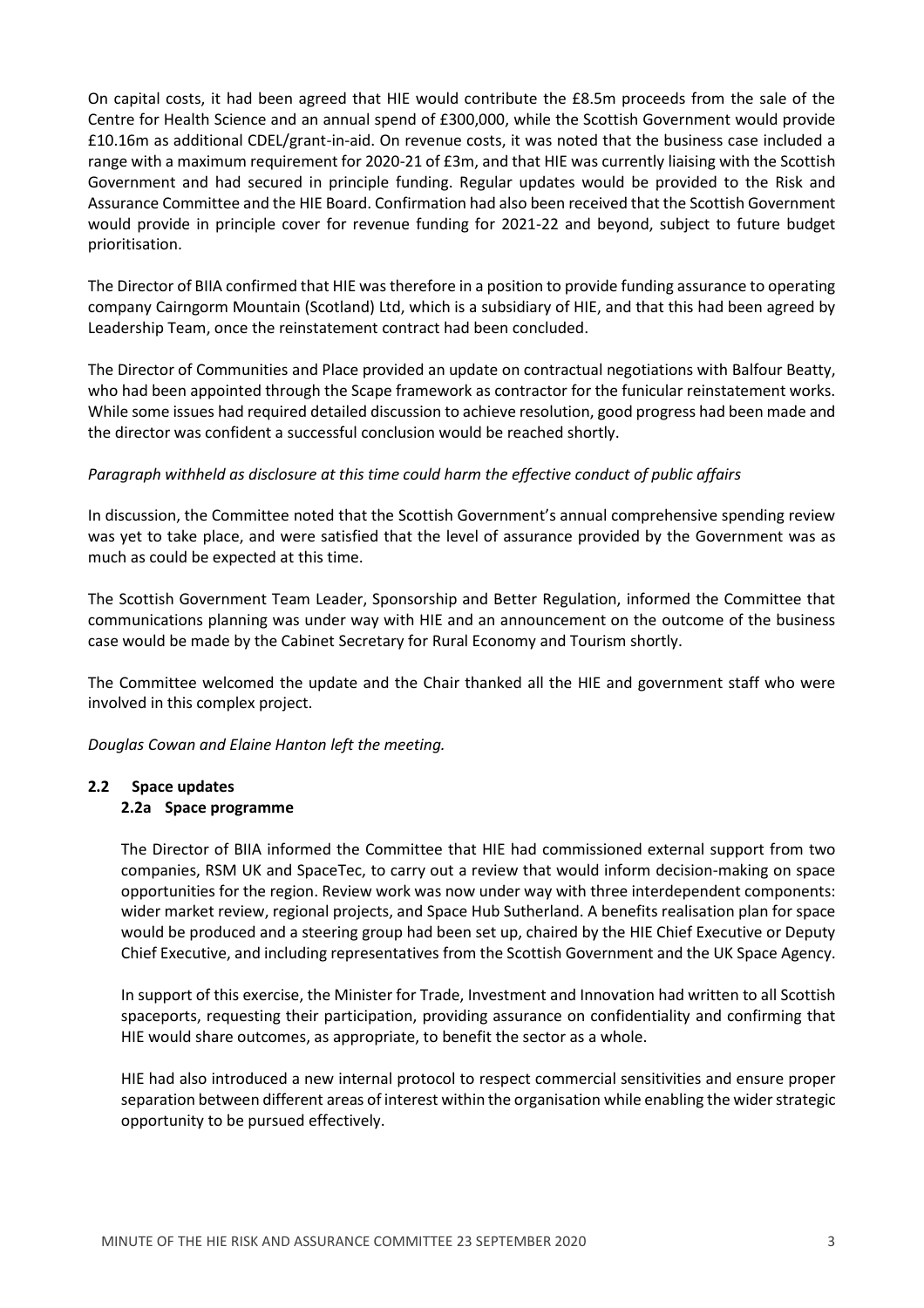## **2.2b Space Hub Sutherland**

## *David Oxley joined the meeting.*

The Director of Business Growth presented an update on progress with HIE's plans to develop a vertical launch site for satellites, Space Hub Sutherland, including details of the process being followed to support options appraisal, due diligence and full business case preparation.

Following the Highland Council's decision to grant planning permission, with conditions, in August, HIE had immediately submitted an application to the Scottish Land Court. A public notice period was currently under way and would end on 25 September.

## *Paragraph withheld as disclosure at this time could harm the effective conduct of public affairs*

A third Scottish Government gateway review had been carried out in September, resulting in a green / amber rating, indicating that success was probable, although actions were required. This was the project's strongest gateway review score to date, and reflected steps that HIE had taken to strengthen the team and governance arrangements.

## *Paragraph redacted owing to commercial sensitivity.*

The update also included a summary of the top ten risks associated with the project. It was noted that, while the overall risk level remains very high, progress was being made and the aggregate risk score had reduced. Risks would be reviewed as part of the due diligence exercise, and updates provided to the Board.

The Committee welcomed the progress being made and emphasised the importance of the present due diligence exercise.

## **2.3 Creative industries update**

*Item withheld as disclosure at this time could harm the effective conduct of public affairs*

## *David Oxley left the meeting.*

*Carroll Buxton left the meeting due to another commitment.*

## **2.4 Court case update**

The Director of BIIA provided an update on the current court case concerning a project supported by HIE at Nigg. The Inner House of the Court of Session had issued a ruling in HIE's favour on 30 June, refusing an appeal from the pursuers and stating that it saw no need to refer the case to the Court of Justice of the European Union.

*Paragraph withheld as disclosure at this time could harm the effective conduct of public affairs*

**ACCOUNTS-RELATED STUTHAN CUNNTASACHAIL 3**

## **3.1 Audit Scotland – annual report 2019-20**

## **3.1a Audit Scotland covering letter and letter of representation**

The Audit Director, Performance Audit and Best Value, Audit Scotland, reported that the external auditor's work on HIE's 2019-20 annual report and accounts was now substantially complete. Subject to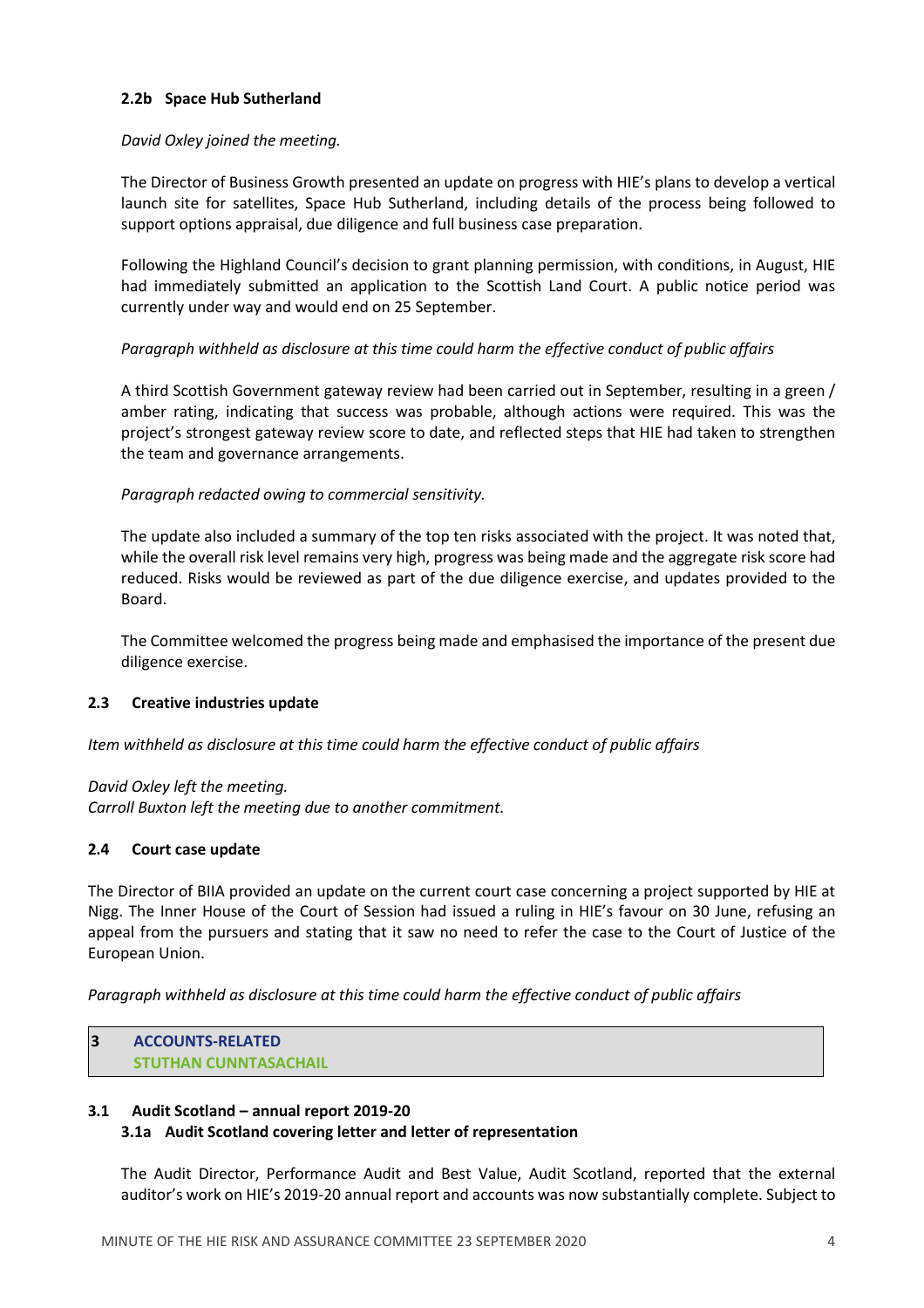the satisfactory conclusion of some outstanding matters and receipt of a revised set of the annual report and accounts for final review, it was anticipated that unqualified audit opinions could be issued today in the independent auditor's report.

Material uncertainties caused by COVID-19 and declared in the valuation report for land and buildings were noted in an 'Emphasis of Matter' paragraph. However, such uncertainties were prevalent across a range of audits in the present year and did not require the auditor's opinion to be modified. The Audit Director asked for assurance that there had been no instances of any actual, suspected or alleged fraud since the date of the financial statements, and this was confirmed by HIE's accountable officer.

## **3.1b Draft annual audit report**

The Audit Director, Performance Audit and Best Value, Audit Scotland, presented the 2019-20 draft annual audit report for Highlands and Islands Enterprise.

Significant findings were recorded against eight specific issues:

- the impact of COVID-19 on valuation of land and buildings owned by HIE;
- an outstanding VAT liability that was expected to be settled in 2020-21;
- provision for the estimated cost of reinstating the Cairngorm funicular railway;
- updated pensions disclosures (IAS 19);
- expenditure on Space Hub Sutherland
- classification of provision for reinstatement of the Cairngorm funicular;
- classification of IAS19 accounting adjustment, and
- classification of non-current assets.

Governance in HIE was considered appropriate. It was noted that budget monitoring and financial controls were being applied effectively and that a previously noted capacity issue in HIE's Finance team had been addressed. Steps were being taken to ensure public access to Board minutes, although further work was required. The performance report section of the annual report and accounts had been improved significantly.

The Audit Director noted that the accounts timetable had been extended by around six weeks owing to pressures caused by COVID-19. He highlighted the effectiveness of positive working arrangements between Audit Scotland and HIE, and thanked colleagues in both organisations for excellent work in preparing the annual report and accounts. The Committee Chair echoed these sentiments.

The Committee highlighted the eight issues noted above and sought assurance that HIE had sufficient resource and expertise to address these. The Director of Finance and Corporate Services confirmed this was the case, following strengthening of the Finance team, and noted that the VAT issue was now largely resolved.

The Chief Executive noted that complex issues such as these noted above were a reflection of HIE's strong levels of ambition and risk appetite, and would remain a feature of the agency's work in future years. Capacity in the Finance team would be kept under review, particularly as HIE would be seeking to strengthen further the links between Finance and operational teams.

The Committee welcomed the report. It was noted that HIE and Audit Scotland planned to review how the process to prepare the annual report and accounts had operated this year, and would present findings to a future meeting.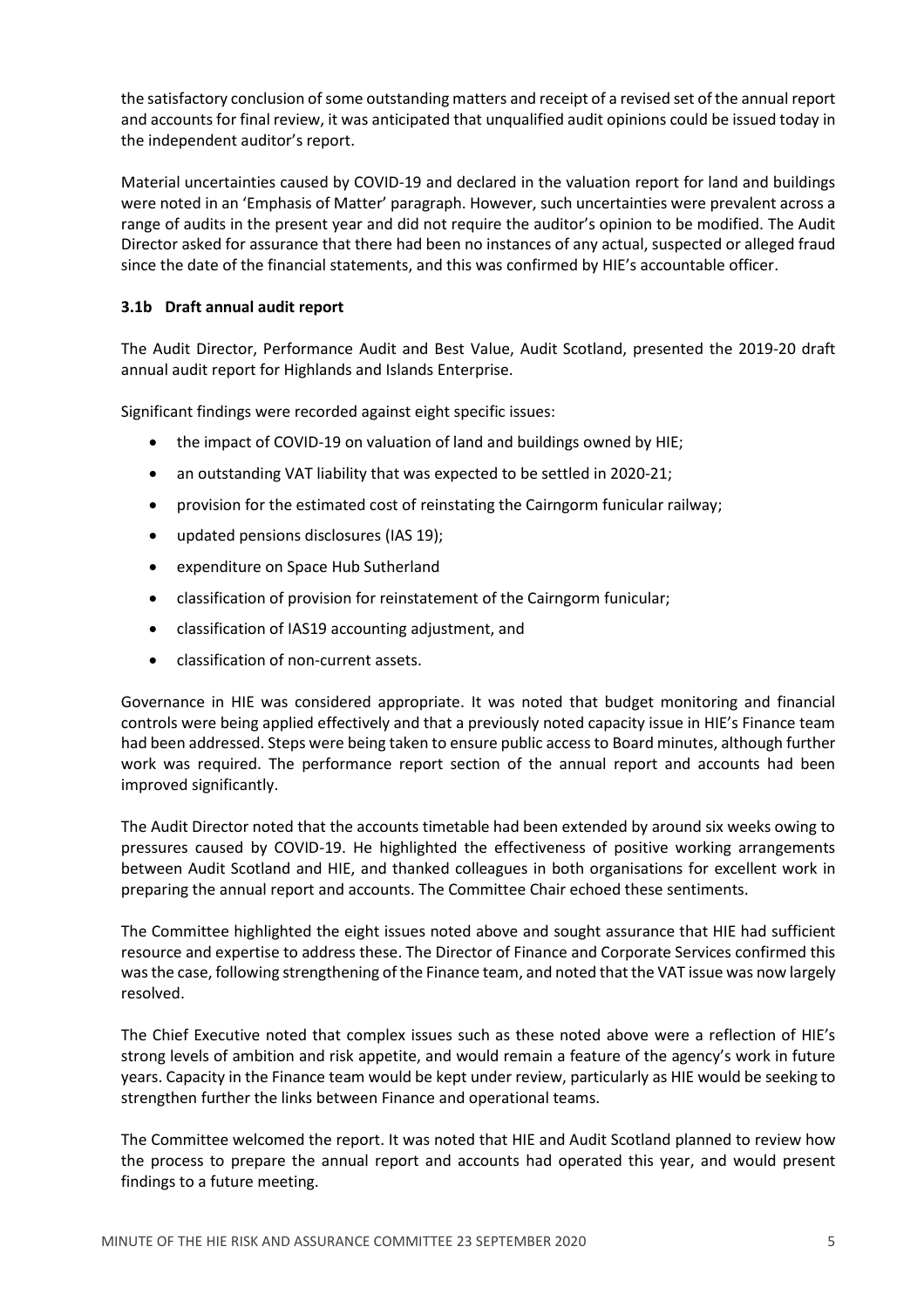It was also noted that the 2020-21 audit would again be conducted by Audit Scotland.

## **3.2 Group companies audit report**

## *Eunice McAdam joined the meeting.*

Saffery Champness presented group companies audit reports for Orkney Research and Innovation Campus, which is a limited liability partnership between HIE and Orkney Islands Council, and for HIE subsidiaries Wave Energy Scotland, HIE Ventures Ltd, and Cairngorm Mountain Scotland Ltd.

## **3.2a Orkney Research and Innovation Campus LLP**

The audit for the year ended 31 March 2020 had been completed subject to post balance sheet review procedures, review of going concern, receipt of management representation letter and approval of the financial statements. An unmodified audit opinion was anticipated.

Going concern funding was identified as the key risk, as a result of COVID-19. It was also recommended that property valuation, which was at risk of significant write down for the second successive year, should be kept under close review, with consideration being given to adjusting the fair value.

*Paragraph withheld owing to commercial sensitivity.*

## **3.2b Wave Energy Scotland Ltd and HIE Ventures Ltd**

Saffery Champness anticipated issuing an unmodified audit opinion for both Wave Energy Scotland Ltd (WES) and HIE Ventures Ltd.

*Paragraph withheld owing to commercial sensitivity.*

## **3.2c Cairngorm Mountain (Scotland) Ltd**

It was expected that an unmodified opinion would be issued within the next few weeks, subject to the company preparing cash flow forecasts and a formal paper to support use of the going concern basis under current economic conditions, including the impacts of COVID-19.

The Committee noted that this issue was being addressed by both CMSL and HIE. In discussion, Audit Scotland confirmed that correspondence had taken place with Saffery Champness regarding this matter and there was no material impact on the HIE accounts.

The Committee noted the three reports from Saffery Champness and acknowledged the additional challenges that had been presented this year by the need for auditing work to be conducted remotely. It was agreed that lessons learned from the experience of remote working would be gathered and reported to a future meeting of the Committee.

*Eunice McAdam left the meeting. Carroll Buxton rejoined the meeting.*

## **3.3 HIE annual report and accounts 2019-20**

*Andrew Jenkins joined the meeting.* 

The Director of Finance and Corporate Services presented version two of HIE's 2019-20 annual report and accounts, version one having been presented to the Risk and Assurance Committee on 11 August. Changes between the two versions were highlighted and the revised version had been reviewed by Audit Scotland.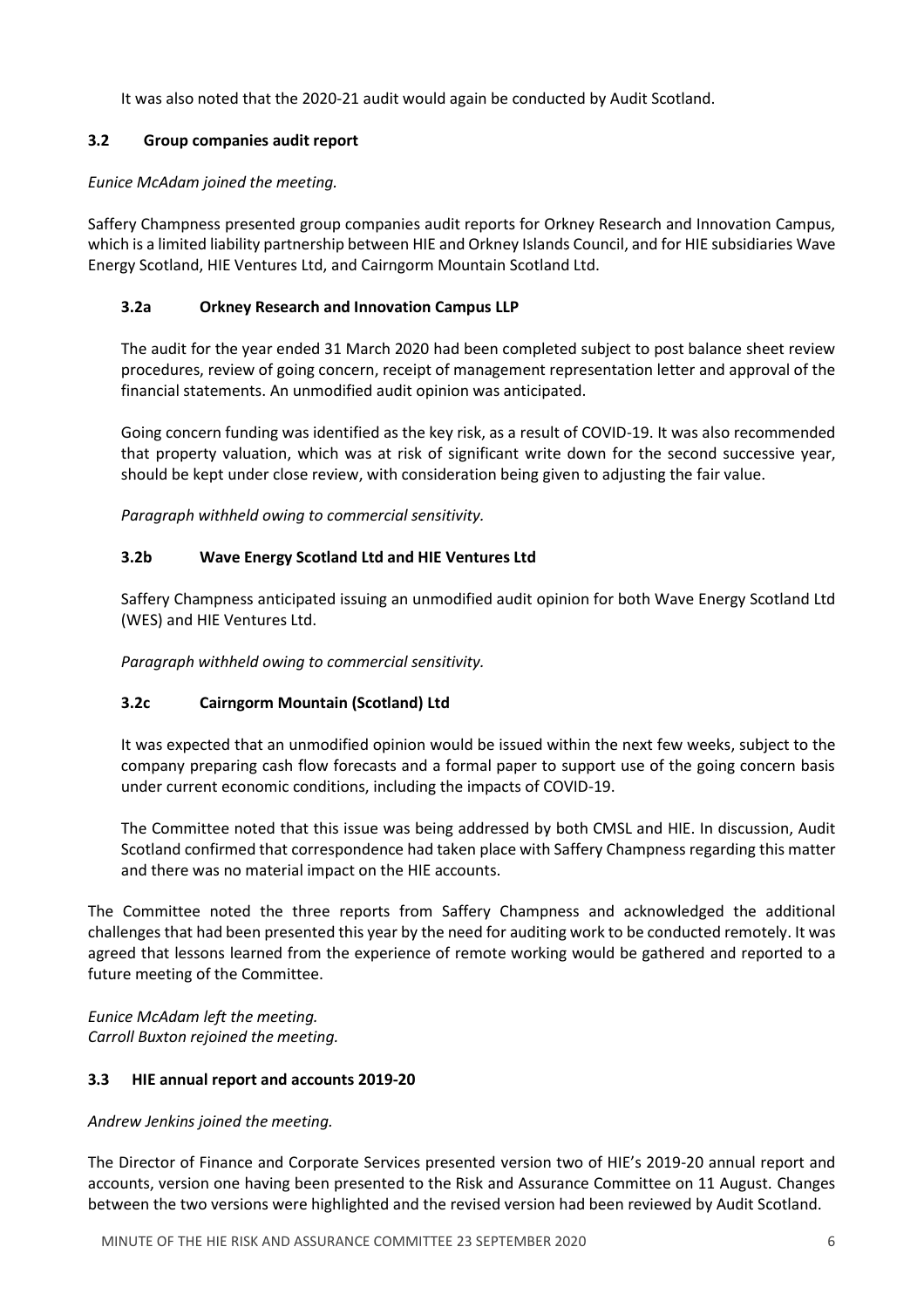Audit Scotland proposed that an additional paragraph be included in the Accountable Officer's letter of representation in relation to COVID-19. This was in line with Audit Scotland's work with other organisations and the following wording was agreed: 'I have reviewed the impact of COVID-19 on the financial statements and have reflected on the impact on global financial markets in Note 1 'Critical estimates and judgements' in the financial statements. I am satisfied that all reasonable action has been taken to identify the impact of Covid 19 on the fair value of land and buildings and this has been disclosed appropriately in the financial statements.'

Corrections were highlighted in the list of board members and noted for amendment. The Committee confirmed they were content with the updated version of the annual report and accounts, and with the minor changes that had been highlighted to be agreed by HIE staff.

## **3.4 Proposed final certificate of assurance**

The Committee agreed the wording of the final certificate of assurance. Changes from the interim certificate that had been reviewed previously included references to COVID-19, Cairngorm and budgetary challenges. The Chief Executive confirmed she was content for these points to be included in the revised wording for the final certificate.

## *Andrew Jenkins left the meeting.*

#### **PLANNED ACTIVITY GNÌOMHACHDAN PLANAICHTE 4**

## **4.1 Information systems update: HIE Cyber maturity review final report**

## *Paul Clark joined the meeting.*

The Chief Information Officer, EIS, presented the final report of a cyber maturity review of HIE. This was one of a series of reviews carried out across the partners involved with EIS in the shared services arrangement for IT services. It aimed to understand current cyber maturity and identify potential security gaps and areas for improvement, benchmarking against an international ISO standard for information security. In addition to reviewing systems and processes managed by EIS, two systems that were directly under HIE control were also examined: the Coda finance system and Open HR human resources. Both of these had been independently assessed by Scott Moncrieff.

## *Paragraph withheld as disclosure at this time could harm the effective conduct of public affairs*

## *Paragraph withheld as disclosure at this time could harm the effective conduct of public affairs*

It was noted that business continuity had become a live issue following the introduction of COVID-19 guidance on working from home in March 2020, and that HIE had managed this transition well. In response to a question, the Director of Finance and Corporate Services informed the Committee that a procurement exercise was under way for data protection services. This would include filling the post of data protection officer which was currently vacant and being covered by the director.

The Committee noted this and asked for an update at the next meeting, including both the present status and a plan for future actions. It was also requested that a report on HIE's approach to business continuity planning be prepared, either as part of this update, or to be delivered at a future meeting.

## *Paul Clark left the meeting.*